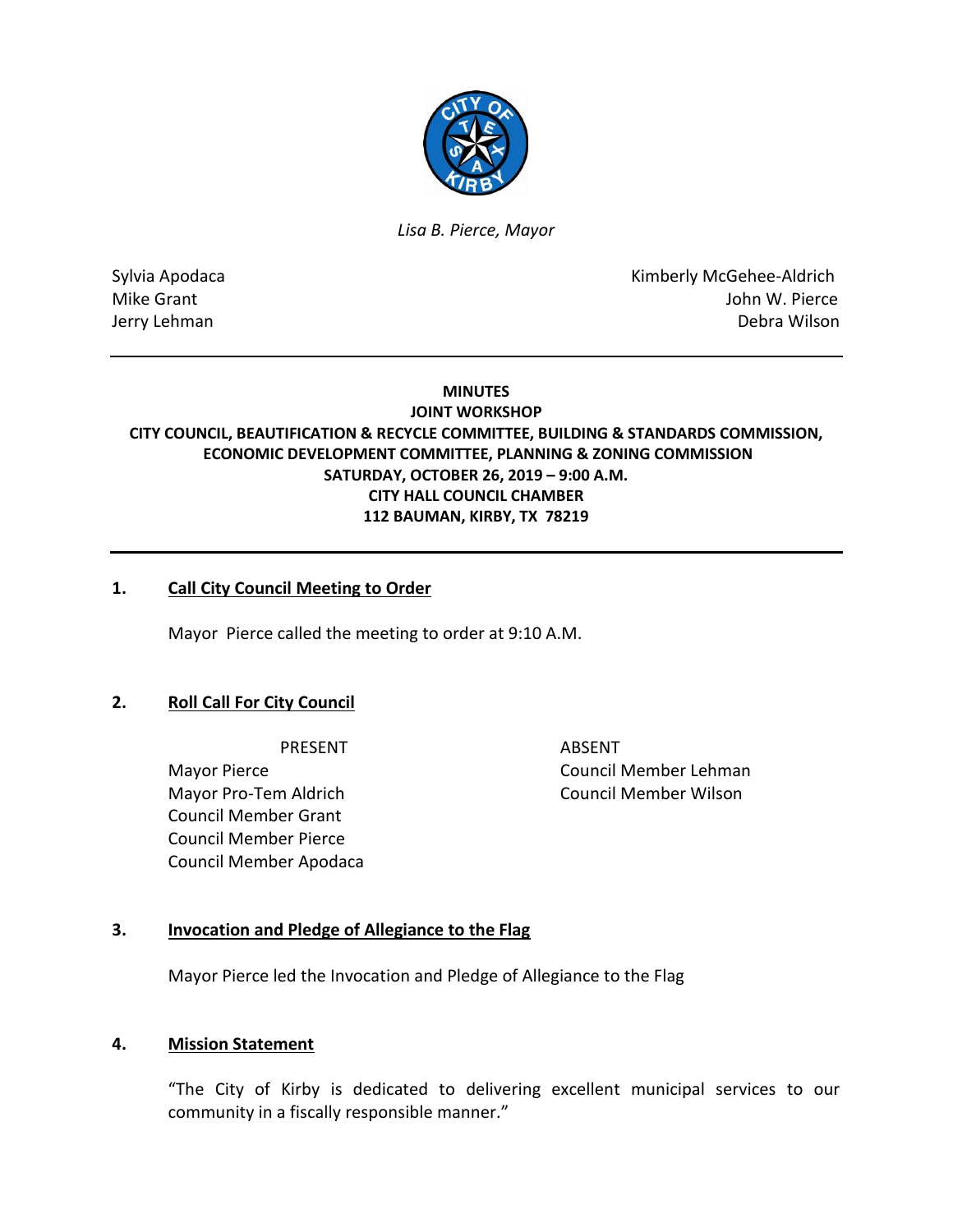CITY COUNCIL JOINT WORKSHOP – CITY COUNCIL, BEAUTIFICATION & Recycle Committee, Building & Standards Commission Economic Development Committee, Planning & Zoning Commission October 26 2019 Page **2** of **4**

## **5. Roll Call For Appointed Boards, Committees And Commissions**

## **a. Call Beautification & Recycle Committee Meeting To Order**

The Beautification & Recycle Committee Meeting was called to order at 9:10 A.M.

## **b. Roll Call For Beautification & Recycle Committee**

PRESENT ABSENT

Katherine McGarity **Barbara Herb, Chairperson** Kara Steel Alice Moczygemba Anthony Jose Cuevas Celicia Garza

## **c. Call Building & Standards Commission Meeting To Order**

The Building & Standards Commission was called to order at 9:10 A.M.

## **d. Roll Call For Building & Standards Commission**

## PRESENT ABSENT

Chairperson Jack Major Commissioner Julie Hinojosa Commissioner Thomas Hernandez Commissioner Kristina Aldrup Commissioner Esquiel Cantu

# **e. Call Economic Development Committee Meeting To Order**

The Economic Development Committee was called to order at 9:10 A.M.

# **f. Roll Call For Economic Development Committee**

## PRESENT ABSENT

Chairperson Jackie Jackson Council Member Lehman Robert Boyd **Corey Mobley**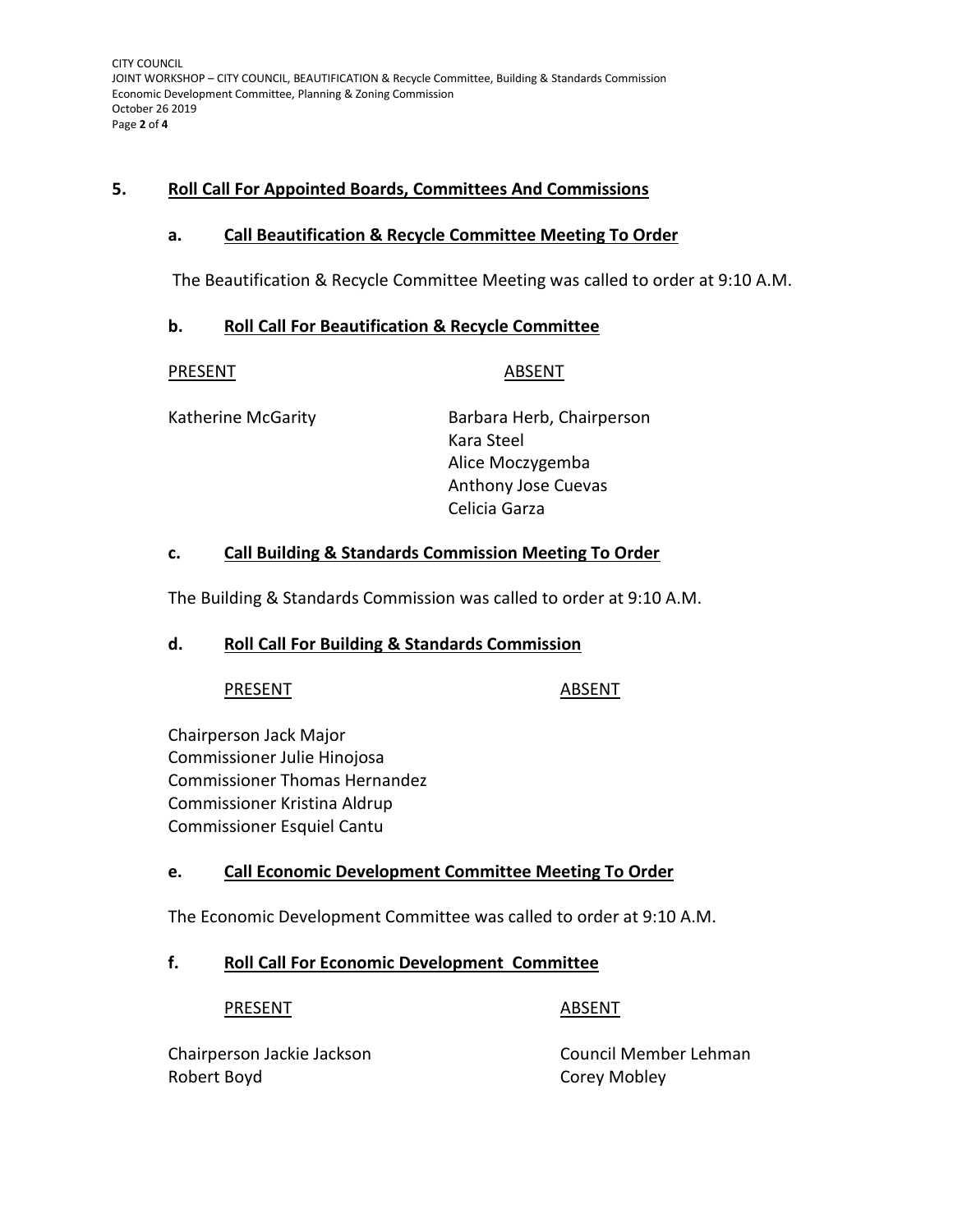CITY COUNCIL JOINT WORKSHOP – CITY COUNCIL, BEAUTIFICATION & Recycle Committee, Building & Standards Commission Economic Development Committee, Planning & Zoning Commission October 26 2019 Page **3** of **4**

## **g. Call Planning & Zoning Commission Meeting To Order**

The Planning & Zoning Commission was called to order at 9:10 A.M.

### **h. Roll Call For Planning & Zoning Commission**

### PRESENT ABSENT

Chairperson Clay McBee Commissioner Lorenzo Baker Commissioner Lorenzo Baker Commissioner Thomas Hernandez

Commissioner Julie Hinojosa Vice-Chairperson Jeffery Conaway

## **6. Citizen Participation**

There were not any citizens signed up to participate.

## **7. Roles And Responsibilities**

## **a. City Council**

City Manager Vernon provided information on the purpose of the workshop.

## **b. Beautification & Recycle Committee**

Katherine McGarity provided information on the activities the Committee has been working on.

## **c. Building & Standards Commission**

Chairman Jack Major provided information on the roles and responsibilities of the Commission.

## **d. Economic Development Committee**

Chairperson Jackie Jackson provided information on the roles and responsibilities of the Committee.

## **e. Planning & Zoning Commission**